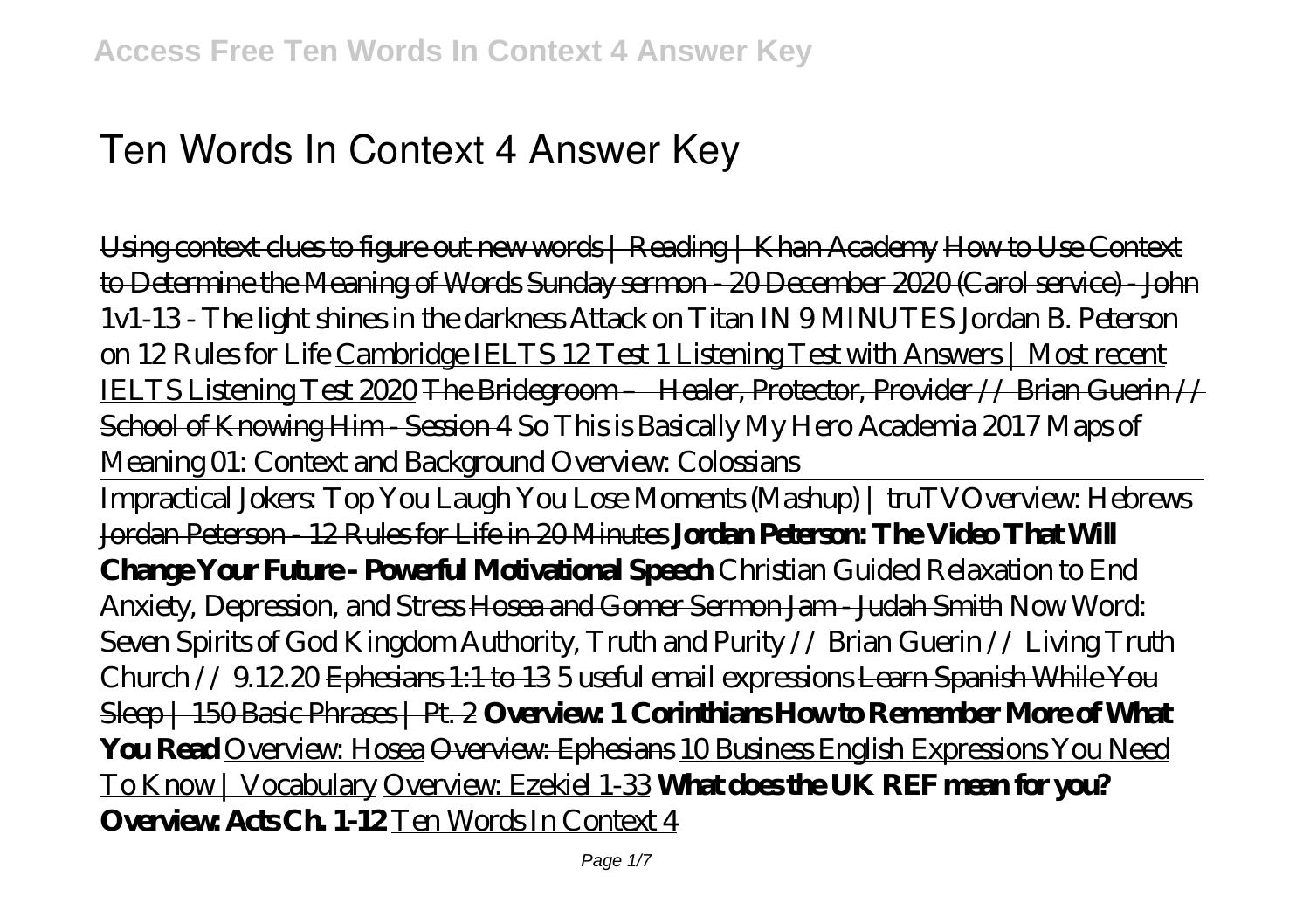Start studying Chapter 4 Ten words in context. Learn vocabulary, terms, and more with flashcards, games, and other study tools.

#### Chapter 4 Ten words in context Flashcards | Quizlet

TEN WORDS IN CONTEXT. Choose the meaning closest to that of the . boldfaced. word. Infringe means. A. to interfere with. B. to protect. C. to recognize. • When my mother is doing her homework, no one is allowed to . infringe. on her quiet time. If the protesters don't interfere with other people's rights to enter and exit, they may picket.

#### Unit One: Chapter 4

TEN WORDS IN CONTEXT • If your teacher can't. decipher. your handwriting, you'll need to write your papers on a computer. 4 decipher . Choose the meaning closest to that of the . boldfaced. word. Decipher means . A. to figure out. B. to find. C. to improve. – verb. Handwriting that is hard to decipher

Unit Two: Chapter 9 Ten Words in Context. \_ Deterrent means \_ Implication means \_ Inequity means \_ \_ Infirmity means. \_\_\_ Infringe means. \_\_\_ Innovation means. \_\_\_ Revitalize means. \_\_\_Sparse means.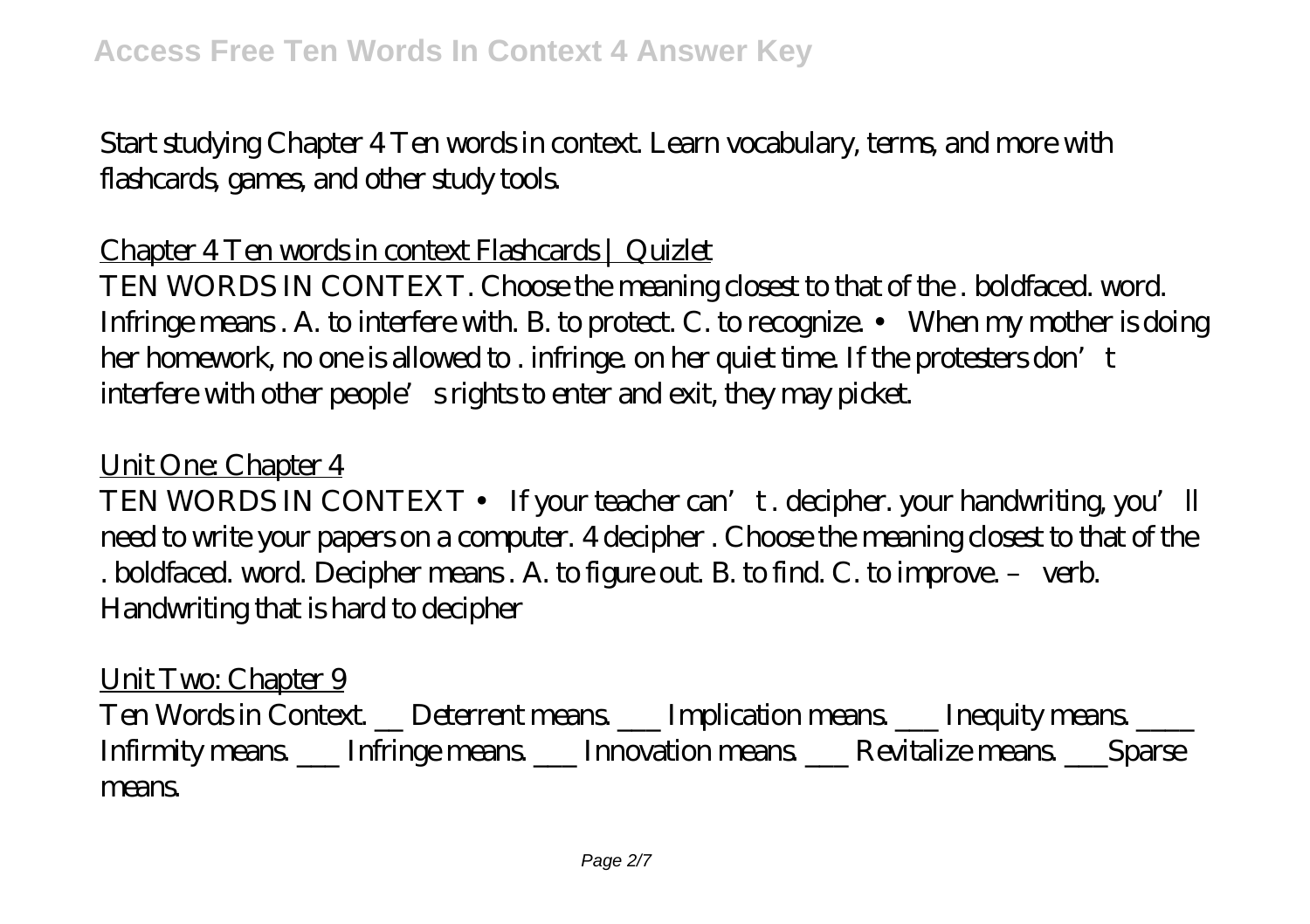## Vocabulary Chapter 4 Worksheet - Google Docs

Ten Words in Context In the space provided, write the letter of the meaning closest to that of each boldfaced word. Use the context of the sentences to help you figure out each word s meaning. 1 1 detriment (d $f \n\pounds$  tr®-m®nt)-noun \_ Detriment means dexterous (df ks£  $t@r$ -®s)-adjective \_ Dexterous means discretion (du -skrf sh£ ®n)-noun

#### Ten Words in Context - Townsend Press

View Notes - Chapter 4 from HISTORY 10z at Elizabethtown Community and Technical College. CHAPTER Ten; Words in Context In the space provided, write the letter of the meaning closest to that of each

#### Chapter 4 - CHAPTER Ten Words in Context In the space...

Vocabulary Chapters 9&10 Chapter 9 (Ten Words in Context) 1. c. to support 2. b. to become less valuable 3. c. not selective 4. c. questioning 5. a. Indefinite 6. a. to send 7. b. filled 8. c. involving much sitting 9. a. a principle 10.c. short (Matching Words with Definitions) 1. Depreciate 2. Indiscriminate 3. Sedentary 4. Tenet 5. Terse 6. Bolster 7. Inquisitive 8. Replete 9.

#### Vocab\_Chapters\_9\_and\_10 - Vocabulary Chapters 9&10 Chapter ...

Context Total Number of words made out of Context = 37 Context is an acceptable word in Scrabble with 16 points.Context is an accepted word in Word with Friends having 18 points.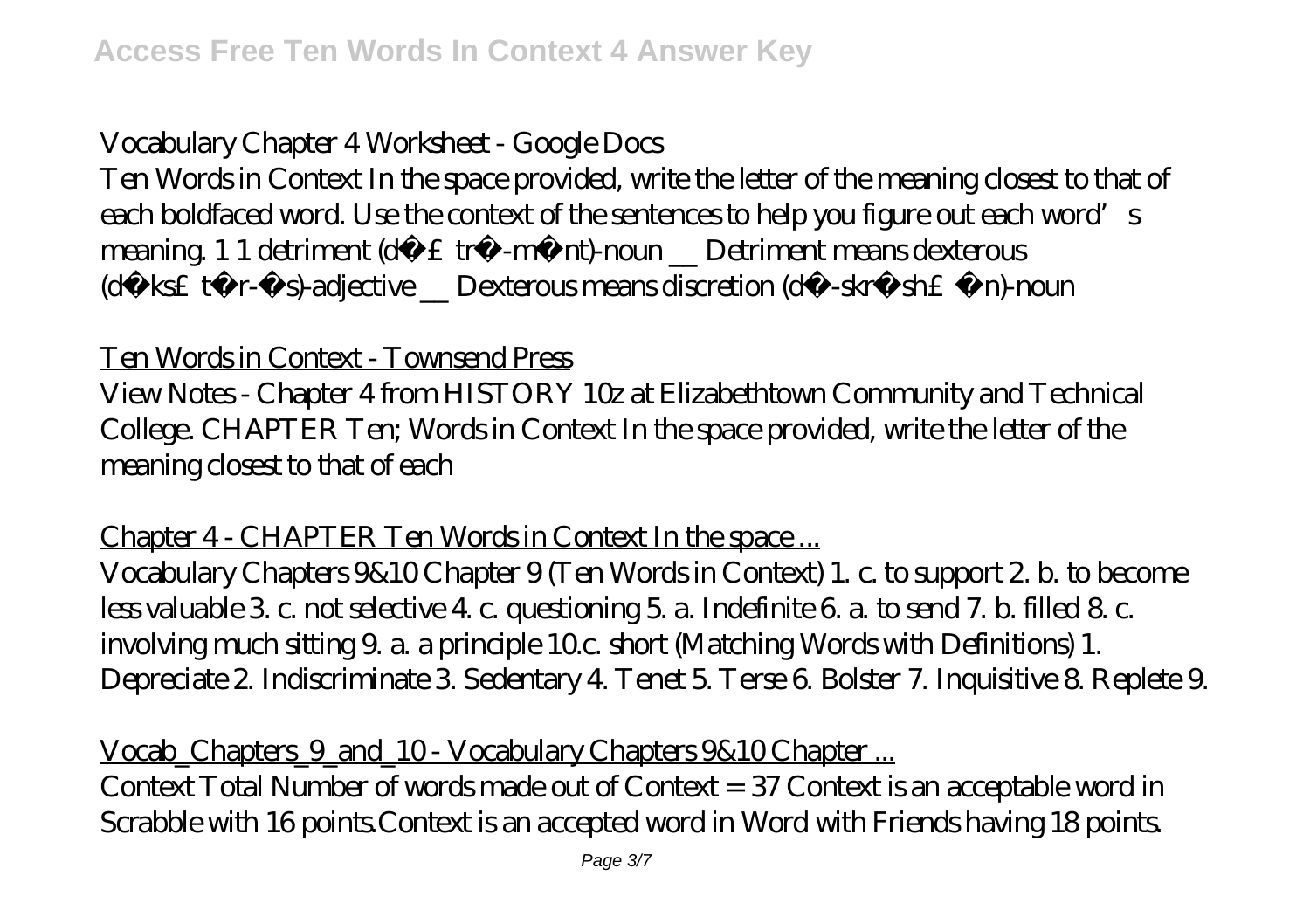Context is a 7 letter medium Word starting with C and ending with T. Below are Total 37 words made out of this word. 5 letter Words made out of context

How many words can you make out of context

Context 4 Now the word of the LORD came to me saying, 5 "Before I formed you in the womb I knew you, And before you were born I consecrated you; I have appointed you a prophet to the nations." 6 Then I said, "Alas, Lord GOD! Behold, I do not know how to speak, Because I am a youth"...

Using context clues to figure out new words | Reading | Khan Academy How to Use Context to Determine the Meaning of Words Sunday sermon - 20 December 2020 (Carol service) - John 1v1-13 - The light shines in the darkness Attack on Titan IN 9 MINUTES *Jordan B. Peterson on 12 Rules for Life* Cambridge IELTS 12 Test 1 Listening Test with Answers | Most recent IELTS Listening Test 2020 The Bridegroom – Healer, Protector, Provider // Brian Guerin // School of Knowing Him - Session 4 So This is Basically My Hero Academia *2017 Maps of Meaning 01: Context and Background Overview: Colossians*

Impractical Jokers: Top You Laugh You Lose Moments (Mashup) | truTV*Overview: Hebrews* Jordan Peterson - 12 Rules for Life in 20 Minutes **Jordan Peterson: The Video That Will**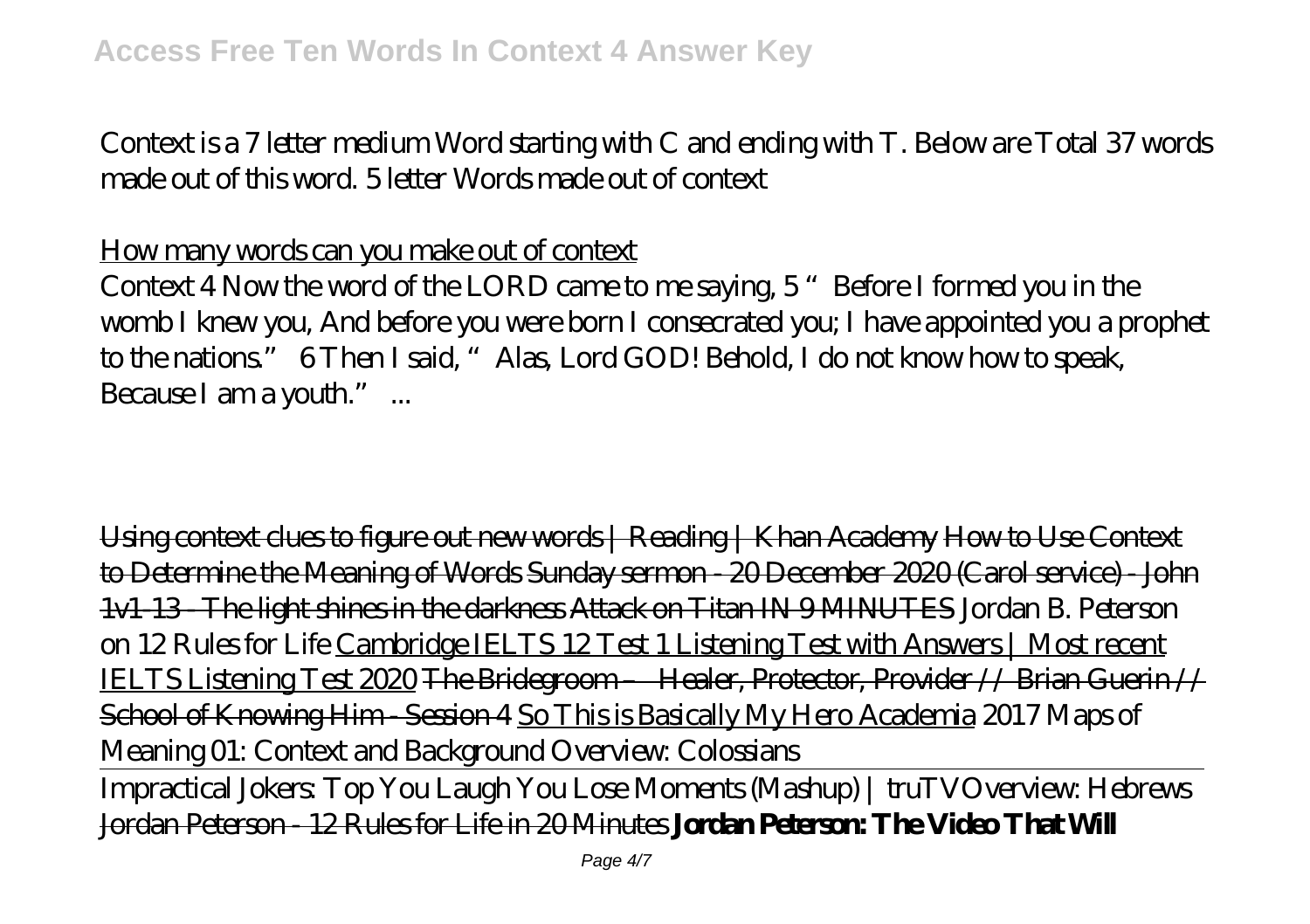**Change Your Future - Powerful Motivational Speech** *Christian Guided Relaxation to End Anxiety, Depression, and Stress* Hosea and Gomer Sermon Jam - Judah Smith Now Word: Seven Spirits of God *Kingdom Authority, Truth and Purity // Brian Guerin // Living Truth Church // 9.12.20* Ephesians 1:1 to 13 *5 useful email expressions* Learn Spanish While You Sleep | 150 Basic Phrases | Pt. 2 **Overview: 1 Corinthians How to Remember More of What You Read** Overview: Hosea Overview: Ephesians 10 Business English Expressions You Need To Know | Vocabulary Overview: Ezekiel 1-33 **What does the UK REF mean for you? Overview: Acts Ch. 1-12** Ten Words In Context 4 Start studying Chapter 4 Ten words in context. Learn vocabulary, terms, and more with flashcards, games, and other study tools.

Chapter 4 Ten words in context Flashcards | Quizlet

TEN WORDS IN CONTEXT. Choose the meaning closest to that of the . boldfaced. word. Infringe means . A. to interfere with. B. to protect. C. to recognize. • When my mother is doing her homework, no one is allowed to . infringe, on her quiet time. If the protesters don't interfere with other people's rights to enter and exit, they may picket.

Unit One: Chapter 4 TEN WORDS IN CONTEXT • If your teacher can't. decipher. your handwriting, you'll need to write your papers on a computer. 4 decipher . Choose the meaning closest to that of the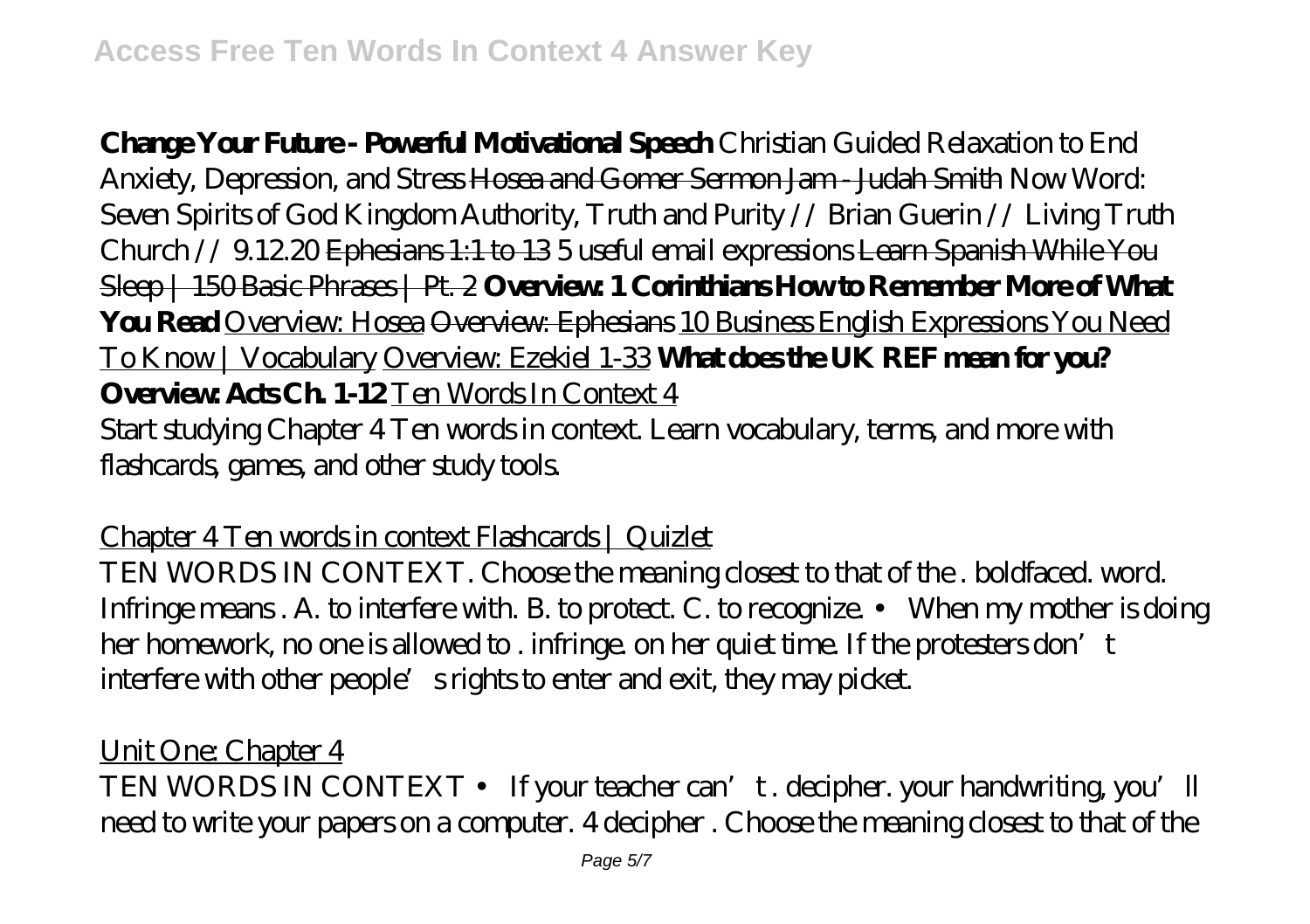. boldfaced. word. Decipher means . A. to figure out. B. to find. C. to improve. – verb. Handwriting that is hard to decipher

### Unit Two: Chapter 9

Ten Words in Context. \_\_ Deterrent means. \_\_\_ Implication means. \_\_\_ Inequity means. \_\_\_\_ Infirmity means. \_\_\_ Infringe means. \_\_\_ Innovation means. \_\_\_ Revitalize means. \_\_\_Sparse means.

## Vocabulary Chapter 4 Worksheet - Google Docs

Ten Words in Context In the space provided, write the letter of the meaning closest to that of each boldfaced word. Use the context of the sentences to help you figure out each word's meaning. 1 1 detriment (d $f \n\pounds$ tr®-m®nt)-noun \_\_ Detriment means dexterous (df ks£  $t@r$ -®s)-adjective \_ Dexterous means discretion (du -skrf sh£ ®n)-noun

#### Ten Words in Context - Townsend Press

View Notes - Chapter 4 from HISTORY 10z at Elizabethtown Community and Technical College. CHAPTER Ten; Words in Context In the space provided, write the letter of the meaning closest to that of each

## Chapter 4 - CHAPTER Ten Words in Context In the space ...